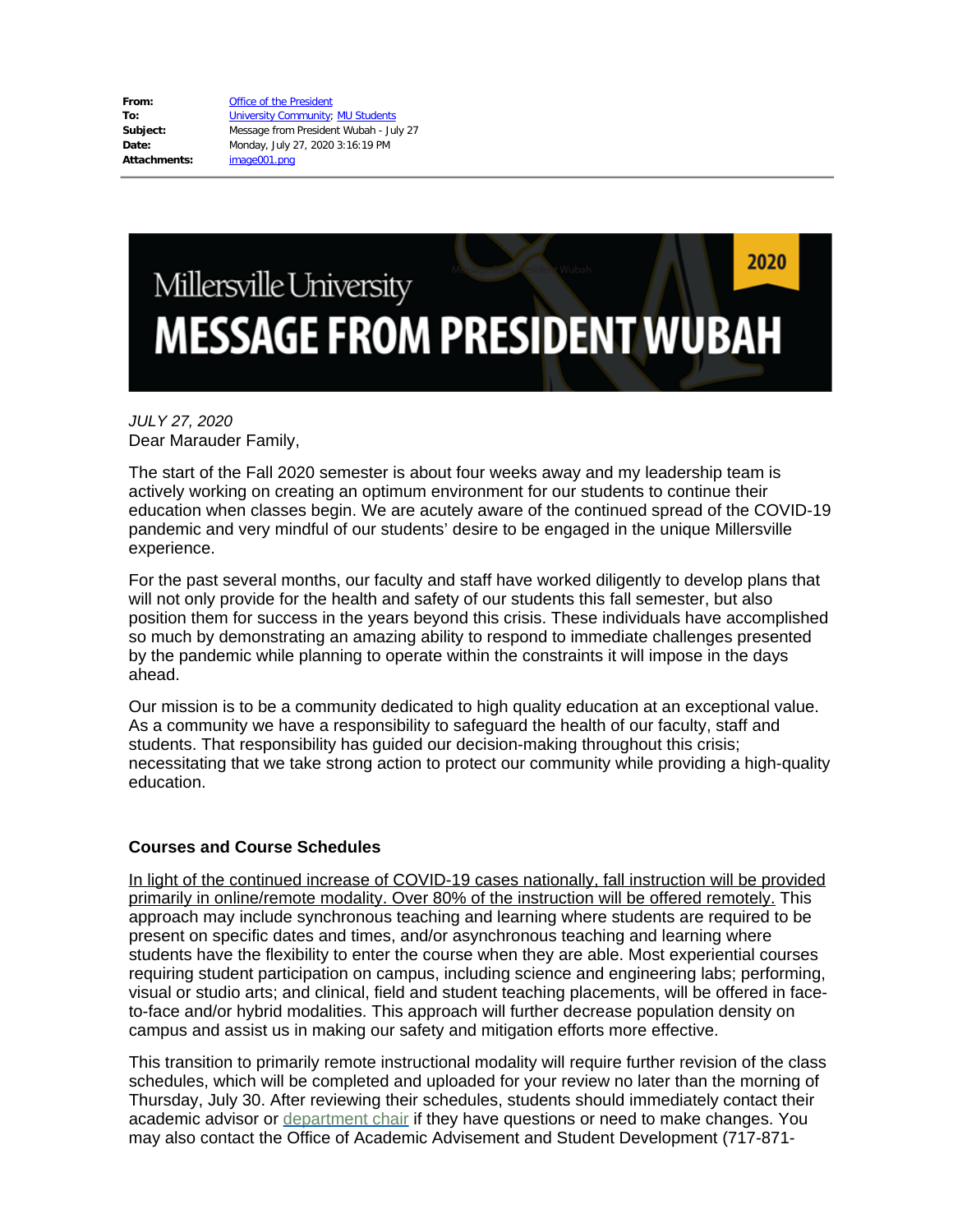# **Housing**

In the interest of reducing the overall density of individuals on campus, we will welcome a reduced number of students into campus housing using a one-student-per-bedroom approach. This method will prioritize the health and safety of our students by helping provide adequate social distancing in the residence halls.

Unfortunately, this approach will also limit the total number of students that we can accommodate in our on-campus housing. We are therefore offering the opportunity to cancel your housing contract to those students who planned on living in The Villages, Shenks Hall or Reighard Hall. To cancel your housing contract for the Fall 2020 Semester, please log into your MAX account and complete the housing questionnaire that first appears. If you are not ready to decide, please select no. If you later decide to cancel your housing please go to "Student Services-Housing and Dining-My Housing-Applications-Fall 2020 Housing Cancellation Request." The deadline to opt out of your housing contract is 4 p.m., Monday August 3. After the opt-out period closes, we may need to notify some remaining students that we are no longer able to provide housing to them for the fall 2020 semester.

As announced previously, the semester will begin on August 24 and will continue through November 20 without stoppages for Labor Day or Fall Break. Students who reside within on campus housing will be expected to depart campus on November 20, the Friday before Thanksgiving. The remainder of the semester, even for face-to-face classes, and final exams for all classes, will be completed remotely.

## **Campus Spaces and Services**

Campus spaces such as classroom buildings, the Upper Deck at Gordinier Hall, the Student Memorial Center and the Francine G. McNairy Library and Learning Forum will be open. Use of those spaces will follow guidelines from the Centers for Disease Control and Prevention (CDC) as well as phased (red, yellow, green) social gathering restrictions established though directives from the Commonwealth of Pennsylvania. For example, the Francine G. McNairy Library and Learning Forum will be open, but access to study spaces will be by reservation only.

All student support services, including advisement, tutoring, career services, disability services and counseling services will continue to be provided remotely. Millersville University Health Services will continue to provide remote services and assistance to all registered students.

I look forward with alacrity to begin each fall semester, especially when new students arrive, and continuing students return with excitement to start a new academic year as a community. Therefore, I share in the disappointment that this fall's modality will bring to many of our students and their parents. Know that these decisions are made with our faculty, staff and students in mind and with the knowledge that better days lie ahead. I encourage you to continue to check the [Fall 2020 website](https://www.millersville.edu/fall2020/) for the latest updates and information, consult the [Student FAQ](https://www.millersville.edu/fall2020/student-faqs.php) for answers to frequently asked questions, and to stay alert to email messages in your Marauder email.

In closing, I wish to thank members of the Fall Opening Committee from across the University community who continue to guide our fall reopening activities. The work of that committee, which is led by our Provost and our Chief Technology/Innovation Officer, is reflected in the information shared here and will be evident as we begin the Fall 2020 semester. I cannot thank them enough. I know that their passionate commitment to the health, safety and success of our students drives their late nights and early mornings, their work-filled weekends and their